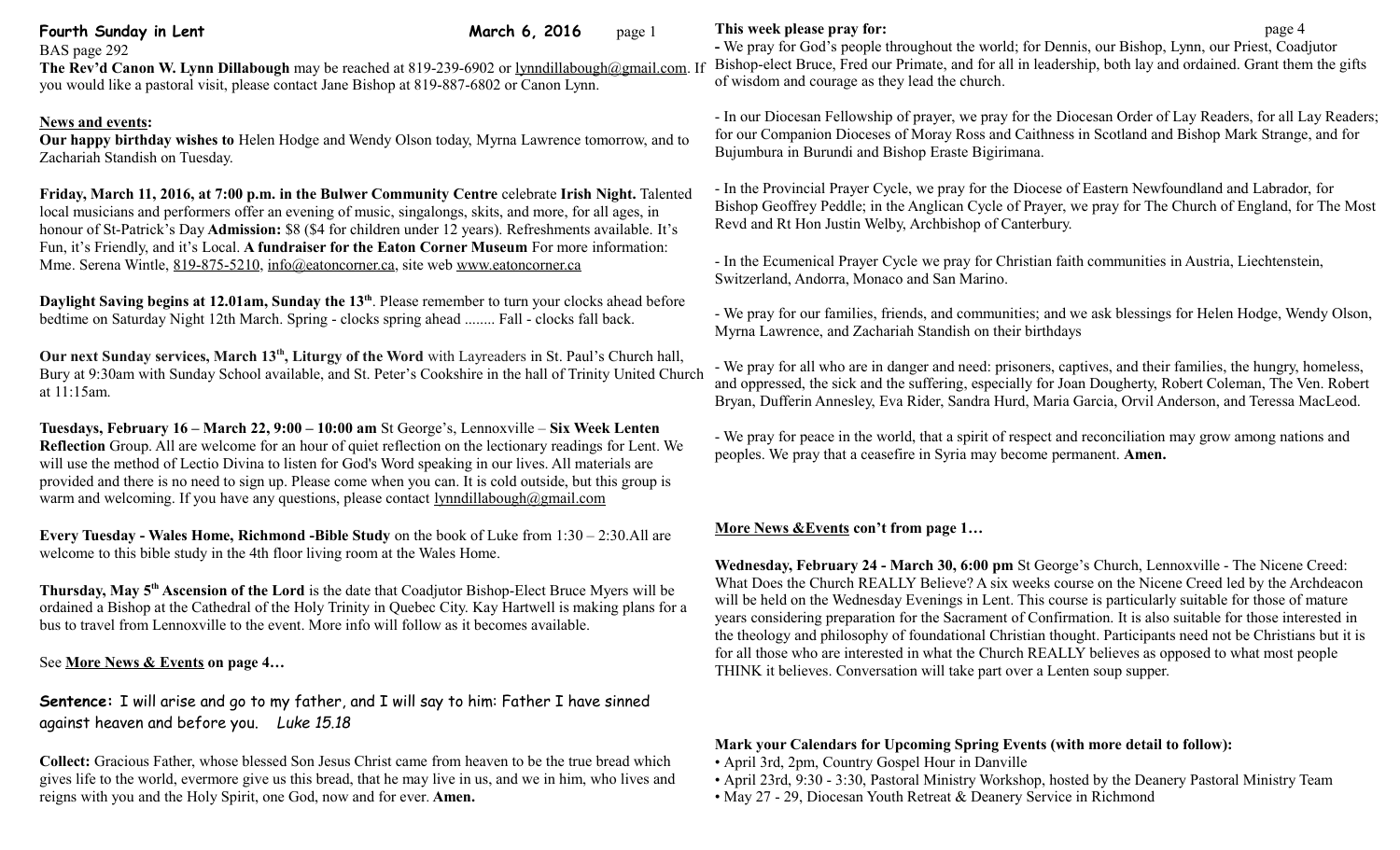**A Reading from the Book of Isaiah…**<sup>16</sup>Thus says the Lord, who makes a way in the sea, a path in the mighty waters,<sup>17</sup>who brings out chariot and horse, army and warrior; they lie down, they cannot rise, they are extinguished, quenched like a wick:<sup>18</sup>Do not remember the former things, or consider the things of old.<sup>19</sup>I Jesus' death was. We as Christians are to die with Jesus. We can do this by going to the rough place where am about to do a new thing; now it springs forth, do you not perceive it? I will make a way in the wilderness and rivers in the desert.<sup>20</sup>The wild animals will honour me, the jackals and the ostriches; for I give water in the wilderness, rivers in the desert, to give drink to my chosen people,<sup>21</sup>the people whom I formed for myself so that they might declare my praise. *Isaiah 43:16-21*

## **Psalm 126 BAS page 885**

**A Reading from the Letter of Paul to the Philippians…**If anyone else has reason to be confident in the flesh, I have more:<sup>5</sup> circumcised on the eighth day, a member of the people of Israel, of the tribe of Benjamin, a Hebrew born of Hebrews; as to the law, a Pharisee; as to zeal, a persecutor of the church; as to righteousness under the law, blameless.<sup>7</sup>Yet whatever gains I had, these I have come to regard as loss because of Christ.<sup>8</sup>More than that, I regard everything as loss because of the surpassing value of knowing Christ Jesus my Lord. For his sake I have suffered the loss of all things, and I regard them as rubbish, in order that I may gain Christ <sup>9</sup> and be found in him, not having a righteousness of my own that comes from the law, but one that comes through faith in Christ, the righteousness from God based on faith.<sup>10</sup>I want to know Christ and the power of his resurrection and the sharing of his sufferings by becoming like him in his death,<sup>11</sup>if somehow I may attain the resurrection from the dead.<sup>12</sup>Not that I have already obtained this or have already reached the goal; but I press on to make it my own, because Christ Jesus has made me his own.<sup>13</sup>Beloved, I do not consider that I have made it my own; but this one thing I do: forgetting what lies behind and straining forward to what lies ahead,<sup>14</sup>I press on toward the goal for the prize of the heavenly call of God in Christ Jesus. *Philippians 3:4b-14* 

**The Holy Gospel of our Lord Jesus Christ according to John…**Six days before the Passover Jesus came to Bethany, the home of Lazarus, whom he had raised from the dead.<sup>2</sup>There they gave a dinner for him. Martha served, and Lazarus was one of those at the table with him.<sup>3</sup>Mary took a pound of costly perfume made of pure nard, anointed Jesus' feet, and wiped them with her hair. The house was filled with the fragrance of the perfume.<sup>4</sup>But Judas Iscariot, one of his disciples (the one who was about to betray him), said,<sup>5</sup> "Why was this perfume not sold for three hundred denarii and the money given to the poor?"<sup>6</sup>(He said this not because he cared about the poor, but because he was a thief; he kept the common purse and used to steal what was put into it.)<sup>7</sup> Jesus said, "Leave her alone. She bought it so that she might keep it for the day of my burial. <sup>8</sup>You always have the poor with you, but you do not always have me." *John 12:1-8*

**A Short Reflection:** "No one has ever said it but how painfully true it is that the poor have us always with them." – Hector Hugh Munro

This is Spikenard Sunday. The perfume Mary used to anoint Jesus' feet was spikenard (see Greek below). Lazarus, whom Jesus raised from the dead, was present at this dinner party. The stench of death that once lingered over the house is now replaced by the fragrance of love and devotion. Not just any aroma. This is the really good stuff. Judas says it could have been sold for almost a year's wages (see Greek below) (John 12:5). Judas, being a thief, deceptively says he wanted to give the money to the poor. Jesus dismisses this idea by saying we will always have the poor with us, but we will not always have him. This does not mean that he did not care for the poor. His whole life tells us the contrary. The point of this passage is that Jesus is going to die. Jewish teaching places honouring the dead over almsgiving. So let Mary anoint the body for burial (John 12:7). We in our society may indeed respect the dead but we try to make them cosmetically pleasant, and keep our distance. (see *The Denial of Death* by Ernest Becker) Death can be down and dirty as people are dying emotionally because of loneliness and neglect. An example of this is Mother Teresa of Calcutta who died among the poor many times before her body died. We may wonder how we could possibly be like Mother Teresa. We can. Mother Teresa once said for us not to come to India. Just go next door she advised. People now days may not use the perfume of spikenard any longer. But we can metaphorically bring spikenard to our neighbor. A very practical suggestion is that we might in our own town volunteer for hospice or bring food to families of the bereaved.

**Greek**: The Greek word used in John 12:3 is best translated "spikenard." It has a musky odor. It is made from dry roots and young stems of the East Indian plant Nardostachys Jatamansi. In ancient days it was used for perfume. In John 12:5 Judas says the one pound of this perfume could have been sold for 300 denarii. A denarius was a day's wage. Therefore the perfume was worth almost a year's wage. – Bob Eldan

**Chuckles: One rainy afternoon I was driving along** one of the main streets of town, taking those extra precautions necessary when the roads are wet and slick. Suddenly, my son Matthew spoke up from his relaxed position in the front seat. "Mom, I'm thinking of something."

This announcement usually meant he had been pondering some fact for a while and was now ready to expound all that his seven-year-old mind had discovered. I was eager to hear.

"What are you thinking?" I asked.

"The rain," he began, "is like sin. And the windshield wipers are like God, wiping our sins away." After the chill bumps raced up my arms, I was able to respond, "That's really good, Matthew." Then my curiosity broke in. How far would this little boy take this revelation?

So I asked, "Do you notice how the rain keeps on coming? What does that tell you?"

Matthew didn't hesitate one moment with his answer. "We keep on sinning and God just keeps on forgiving us."

**There's a little fellow named Junior who hangs out at the local grocery store.** The manager doesn't

know what Junior's problem is, but the boys like to tease him. The boys say he is two bricks short of a load, or couple fries short of a happy meal.

To prove it, sometimes the boys offer Junior his choice between a nickel and a dime. He always takes the nickel, they say, because it's bigger.

One day after Junior grabbed the nickel, the store manager got him off to one side and said, "Junior, those boys are making fun of you. They think you don't know the dime is worth more than the nickel. Are you grabbing the nickel because it's bigger, or what?"

Junior said, "No sir, you see if I took the dime, they'd quit doing it!"

**The hardness of butter is directly proportional** to the softness of the bread.

**Bills travel through the mail** at twice the speed of checks.